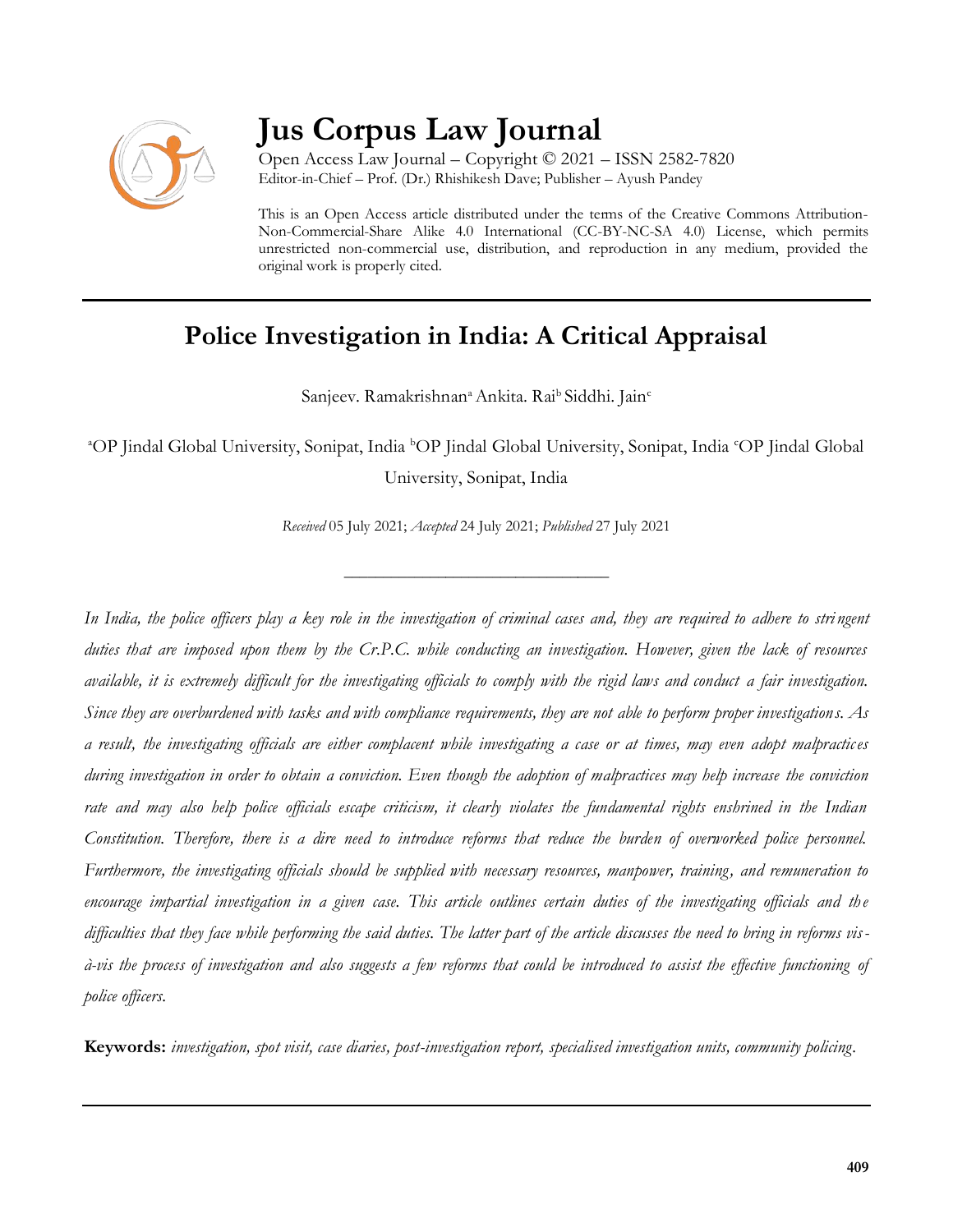## **HYPOTHESIS**

The strenuous provisions of the Criminal Procedure Code, 1973 ("Cr.P.C.") related to the investigation and the lack of resources have a detrimental impact on the investigation conducted by a police officer in a given case. As a result of being overburdened with tasks, the police officers may adopt unjust practices to complete investigation, obtain a conviction and thereby, escape criticism. With amendments to increase the flexibility of the provisions related to the investigation in the Cr.P.C. and with the improved availability of requisite resources, the process of investigation would be conducted in a more fair and effective manner.

#### **INTRODUCTION**

Over the last few decades, the law in India has made tremendous progress in adapting to contemporary social norms and to changes in the political and technological environment. But, on the contrary, there still exist several legal provisions that are not in line with the requirements of and the resources available to the present-day society, and the duties of a police officer concerning the investigation of a given case fall within the ambit of such provisions.

A police officer in India has to perform many functions in accordance with the law including the maintenance of law and order, the prevention of crime, etc. and an integral part of his duties include investigation.<sup>1</sup> Investigation within the meaning of the Cr.P.C. refers to all magistrate authorised activities that are performed by either a police officer or by any other person to collect evidence relating to the commission of a crime.<sup>2</sup>

The investigation performed in a criminal case is a quest for the untarnished truth and should, therefore, not be subject to any sort of compromise. However, even though the "crime rate in India has increased by 28% over the last decade…Convictions secured per 100 cases have remained fairly low."<sup>3</sup> The Law Commission of India has observed that one of the reasons for

<sup>1</sup> Anviti Chaturvedi, 'Police Reforms in India' [2017] EconPapers

[<sup>&</sup>lt;https://econpapers.repec.org/paper/esswpaper/id\\_3a11856.htm>](https://econpapers.repec.org/paper/esswpaper/id_3a11856.htm) accessed 21 June 2021

<sup>2</sup> Code of Criminal Procedure 1973, s 2(h)

<sup>3</sup> Chaturvedi (n 1)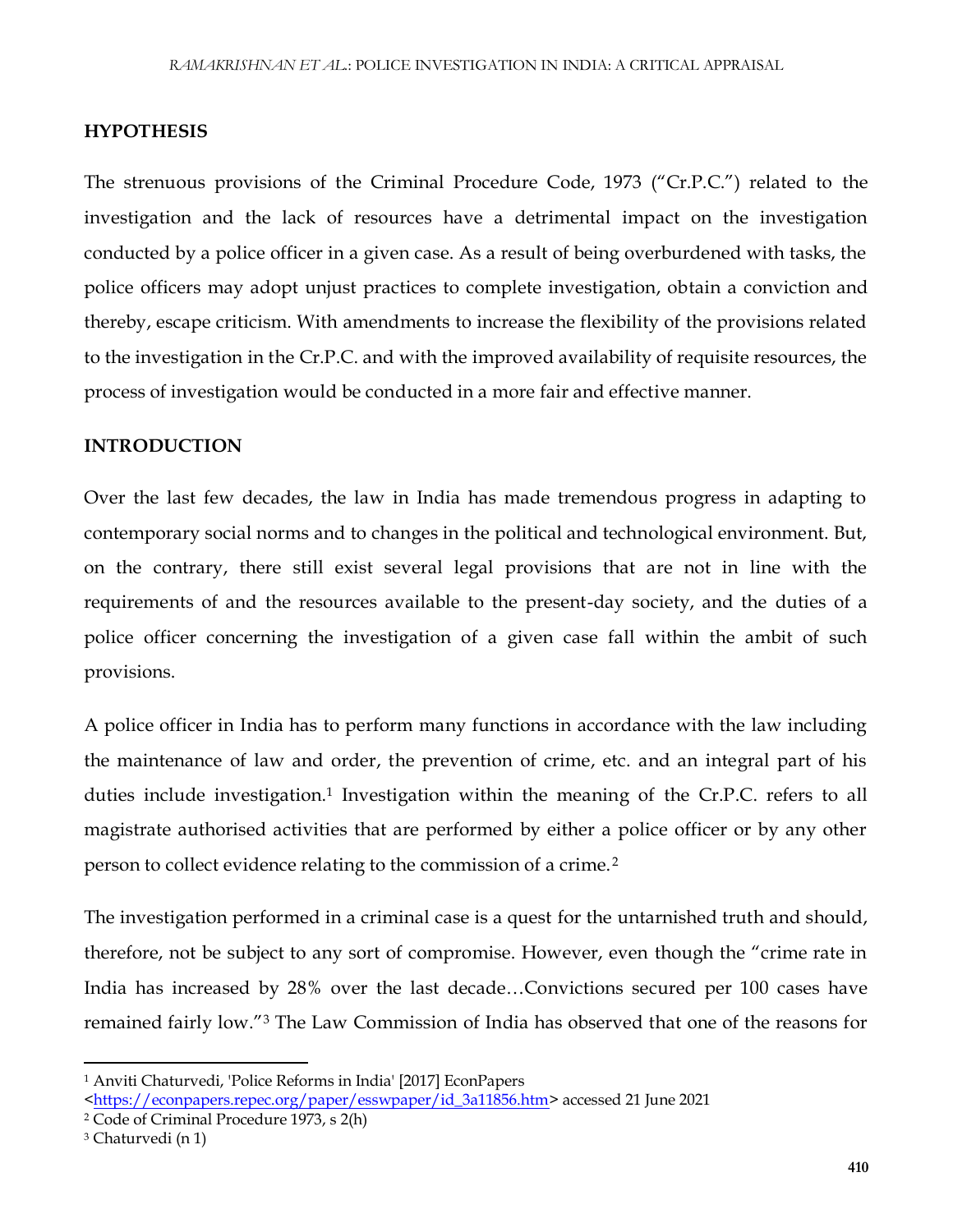a low conviction rate could be the poor quality of investigation.<sup>4</sup> It was also noted that the reason why the police officers neglect the performance of just investigation is that they are overburdened with tasks.<sup>5</sup> Given the resources available, the duties imposed by the Cr.P.C. on police officers vis-à-vis investigation, require the overworked and underpaid police staff to perform strenuous tasks which render efficient investigation almost unrealistic. As a result, the members of the police force resort to unfair and improper practices in order to comply with the prescribed standards of law as detailed under the Cr.P.C., the police manuals, and the precedents.<sup>6</sup> Thus, it is important to look into potential reforms that if introduced, would help in conducting a proper investigation.

# **DUTIES IMPOSED**

The police officers perform several integral duties as a part of the investigation process. But for the purposes of this article, I shall limit my analysis to three integral duties that they perform over the course of an investigation.

- I) **Spot visit:** When a station head officer suspects the commission of a crime, he/she is duty bound to proceed to the crime scene and conduct an investigation.<sup>7</sup> Nevertheless, this duty becomes difficult to perform due to the following reasons:
	- a) **Lack of manpower in the police force:** As of January 2016, there were 5,49,025 vacancies in the police force across India and Uttar Pradesh had the highest vacancy rate (50%).<sup>8</sup> Due to the actual strength of the police force being deficient in comparison to the sanctioned number, there is less personnel to conduct an investigation. Thus, the process of conducting a thorough investigation becomes extremely strenuous for the existing manpower.

<sup>4</sup> 239th Law Commission of India Report, 'Expeditious Investigation and Trial of Criminal Cases Against Influential Public Personalities' (2012)

<sup>5</sup> *Ibid*

<sup>6</sup> Report of the Committee of the National Police Commission on Police Structure and Performance

<sup>7</sup> Code of Criminal Procedure 1973, s 157

<sup>8</sup> 'Data On Police Organizations: Bureau Of Police Research And Development, Government Of India' (*Bprd.nic.in*, 2016) [<https://bprd.nic.in/content/62\\_1\\_DataonPoliceOrganizations.aspx>](https://bprd.nic.in/content/62_1_DataonPoliceOrganizations.aspx) accessed 22 June 2021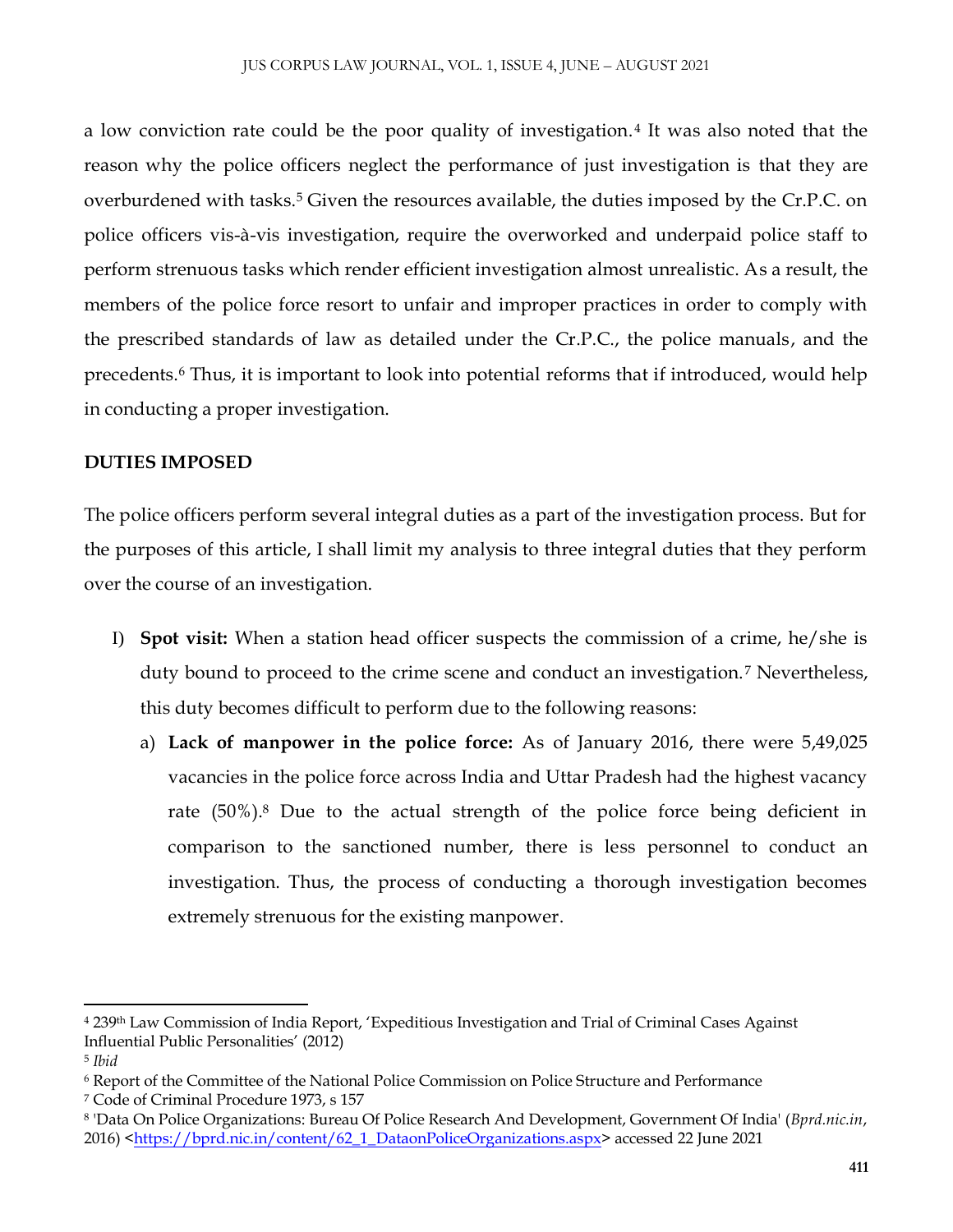- b) **Inefficient use of existent manpower:** Almost 86% of the available force constitute the constabulary<sup>9</sup> that lacks proper education and training. Furthermore, even though the constables constitute a major proportion of the police force and play a critical role in making contact with the general public, they lack the authority to perform an investigation without the direction of their superior officers and as a result, they display little initiative.<sup>10</sup> It is also important to note that their morale and motivation are majorly discredited because "in India, superiors employ constables as orderlies to do domestic work."<sup>11</sup>
- c) **Insufficient wages:** Apart from the lack of authority and training, the wages paid to an officer that belongs to the constabulary are inadequate to even support his/her own family. <sup>12</sup> The lack of sufficient wages may act as a demotivating factor and may also hamper the quality of work that the officers perform.
- d) **Availability of resources:** The promptness with which the investigating officer reaches the crime spot plays a critical role in influencing the quality of investigation. However, the promptness of the investigating officer in reaching the crime spot is dependent on factors like the availability of vehicles, the condition of the roads, the distance between the crime scene and the police station, etc. These factors may hinder the performance of proper investigation, especially in rural areas where the condition of roads is usually poor. Even if the roads are accessible and are vehicle friendly, the shortage in the supply of vehicles and vehicle drivers can "affect the response time of the police and consequently affect their effectiveness."<sup>13</sup> As of January 2015, there was a deficiency of 30.5% in the required stock of vehicles.<sup>14</sup> The lack of vehicles and developed roads makes it strenuous to comply with the prescribed standards of investigation.

<sup>12</sup> *Ibid*

 $\overline{\phantom{a}}$ 

<sup>9</sup> Chaturvedi (n 1)

<sup>10</sup> David H Bayley, 'The Police in India' (1971) 6 Economic & Political Weekly

<sup>11</sup>Chaturvedi (n 1)

<sup>13</sup> *Ibid*

<sup>14</sup> Data on Police Organisations (n 8)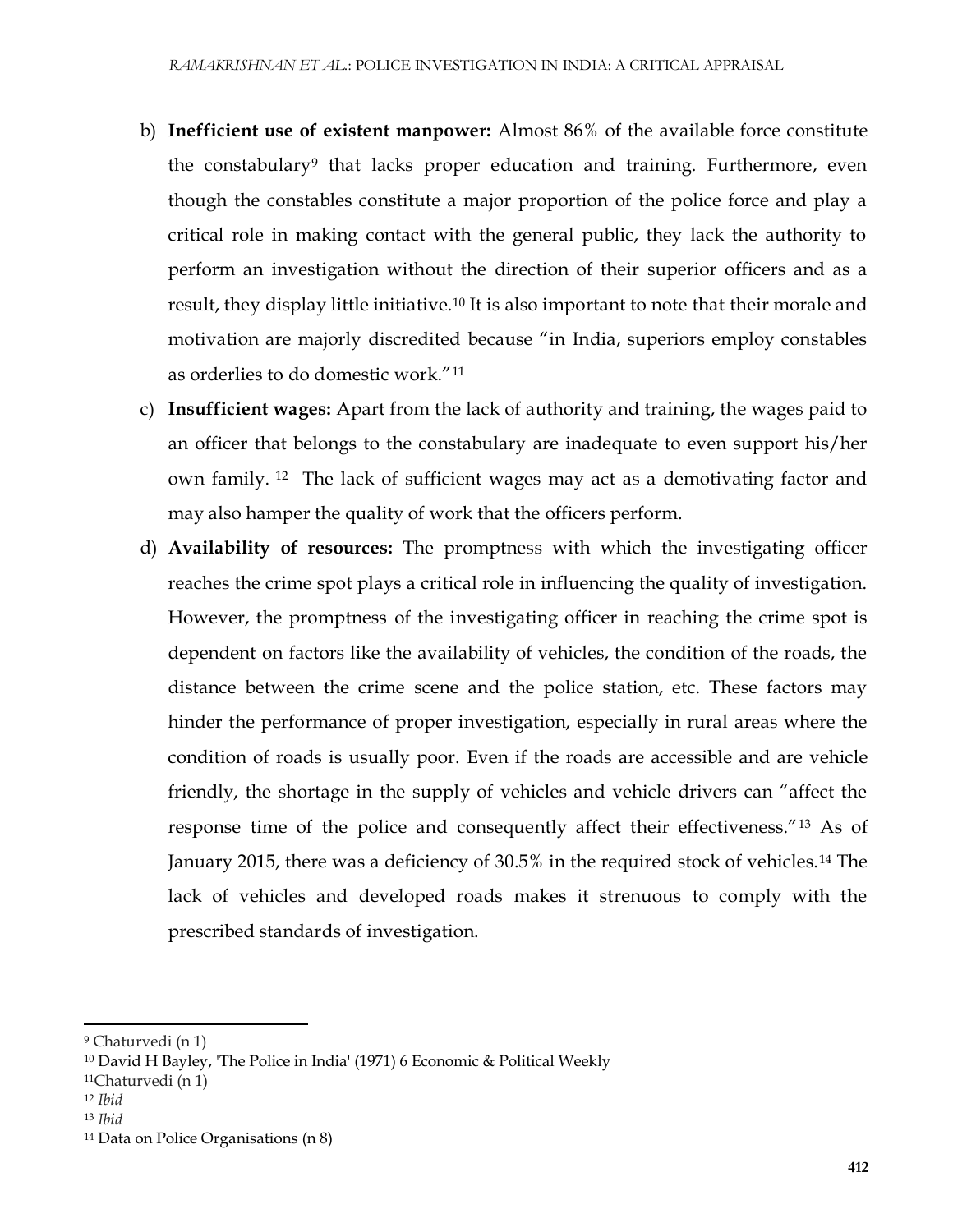The above-detailed factors cause the police to be inconsistent with their promptness in attending to the crime and arriving at the spot. This delay in the arrival of police officials at the crime spot can affect the evidence available as it is very difficult to keep the scene of crime undisturbed for any length of time, especially from the interference of curious friends and relatives.<sup>15</sup>

Therefore, the lack of manpower in the police force, the ineffective use of the available manpower, the insufficient wages paid to the officers, and the lack of resources such as vehicles and access roads have a detrimental impact in carrying out the burdensome duties imposed by the Cr.P.C. concerning spot visit.

II) **Post-investigation report:** Under Section 173, Cr.P.C.16, the station head officer shall prepare a report to submit to the magistrate, and such report shall consist of all the information obtained from the investigation, copies of evidence, and other documents. However, if the magistrate empowered to take cognizance of the particular case is unsatisfied with the report submitted by the police, then he/she may either ask the police to conduct the further investigation under Section 156(3), Cr.P.C.<sup>17</sup> or the magistrate may take cognizance of the case under Section 190(1)(b), Cr.P.C.<sup>18</sup> and conduct an inquiry.<sup>19</sup> It can be construed from the above-mentioned provisions that if the judiciary suspects the standard of the report submitted by the investigating officer, then it is vested with the authority under the Cr.P.C. to ignore or to reject the contents of the police report. It is important to understand that an investigating officer is required to adhere to the onerous investigation-related duties imposed upon him/her by the Cr.P.C. before preparing the police report for a given case. However, the fact that there exists a situation wherein all the effort that they invested in investigating a case and filing a police report could go to vain "not only demeans their self-image but also

<sup>15</sup> Bayley (n 10)

<sup>16</sup> Code of Criminal Procedure 1973, s 173

<sup>17</sup> Code of Criminal Procedure 1973, s 156(3)

<sup>18</sup> Code of Criminal Procedure 1973, s 190(1)(b)

<sup>19</sup> *Bhagwant Singh v Commissioner of Police and Anr* (1985) 2 SCC 537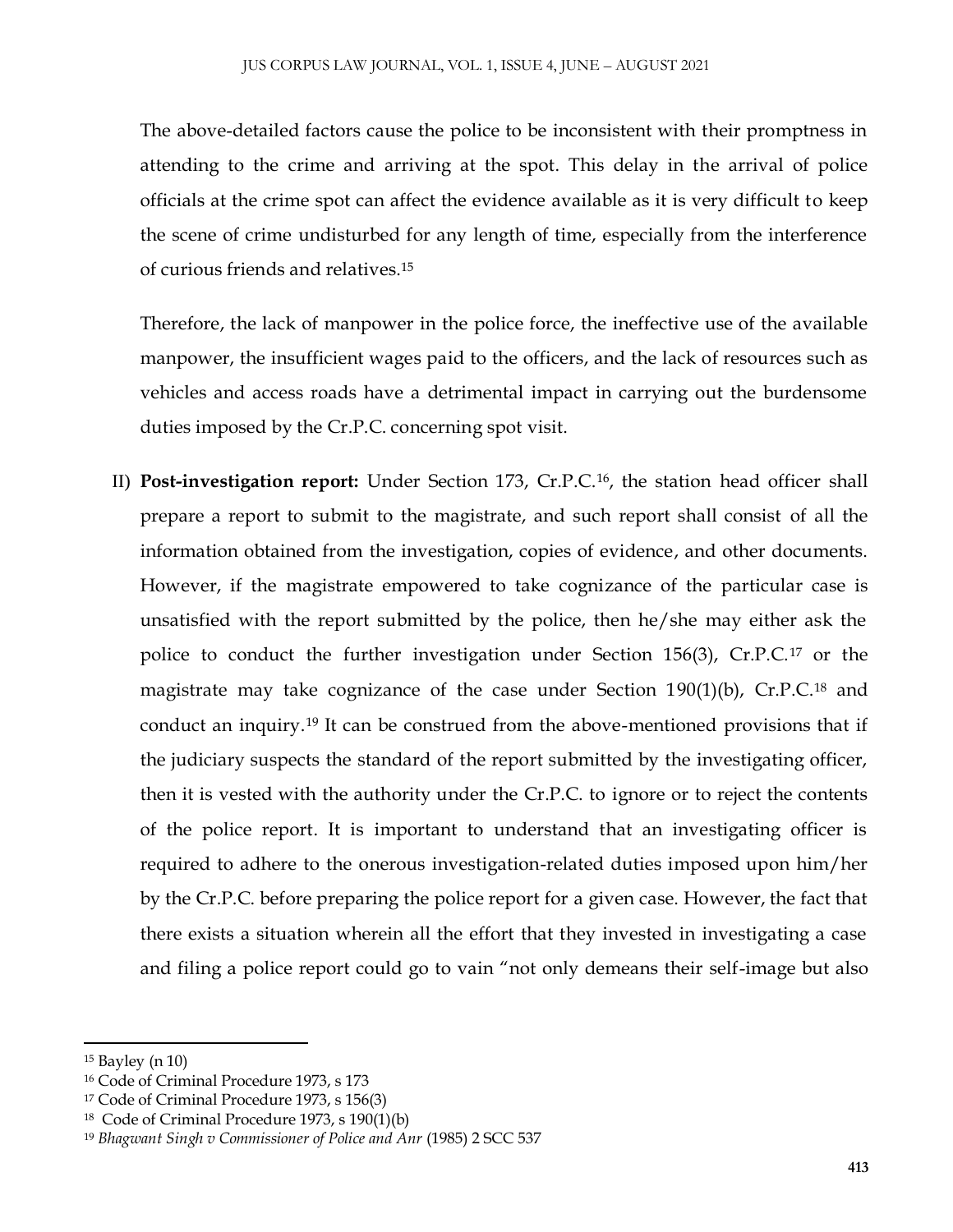complicates and slows down their work."<sup>20</sup> Thus, the police officials investigating the case may feel dispirited and may not put in their best possible effort to perform the investigation in accordance with the prescribed standards.

III) **Maintenance of case diaries:** A police officer who is investigating a given case is required to maintain a case diary consisting of all the relevant facts including time, place, etc., which are to be detailed in chronological order.<sup>21</sup> Additionally, the Apex Court held that the case diary must be written at the place of the investigation itself and not at the end of the day.<sup>22</sup> However, expecting the officer to write the case diary at the place of investigation is not completely reasonable. An investigating officer is subject to an extremely strenuous work environment on the field wherein he/she has to interact with strangers at different places and at different times of the day to collect relevant information regarding the case at hand. Given the vexatious working conditions, it would be extremely difficult for the investigating officer to maintain a chronological and uncluttered record of the facts of the investigation, mainly because the information that he/she receives is usually not corresponding and comprehensive in nature. However, the officers have to detail all the information that they collected via an investigation in a chronological and comprehendible fashion to assist superior officers and the court in understanding the contents of the diary. If the contents of the diary are not understandable due to its haphazard maintenance, it may defeat the very purpose of maintaining the case diary, and may also reduce the credibility of those who maintain the diary.<sup>23</sup>

Therefore, a person conducting an investigation usually records the hour-to-hour proceedings of the investigation in his/her personal notebooks and then completes the case diary at the end

l  $20$  Bayley (n 10)

<sup>&</sup>lt;sup>21</sup>Code of Criminal Procedure 1973, s  $171(1)$ 

<sup>22</sup> *Om Prakash v State* (1980) Cr LJ NOC 67 (Del)

<sup>23</sup> *Bhagwant Singh v Commissioner of Police and Anr* (1983) 3 SCC 344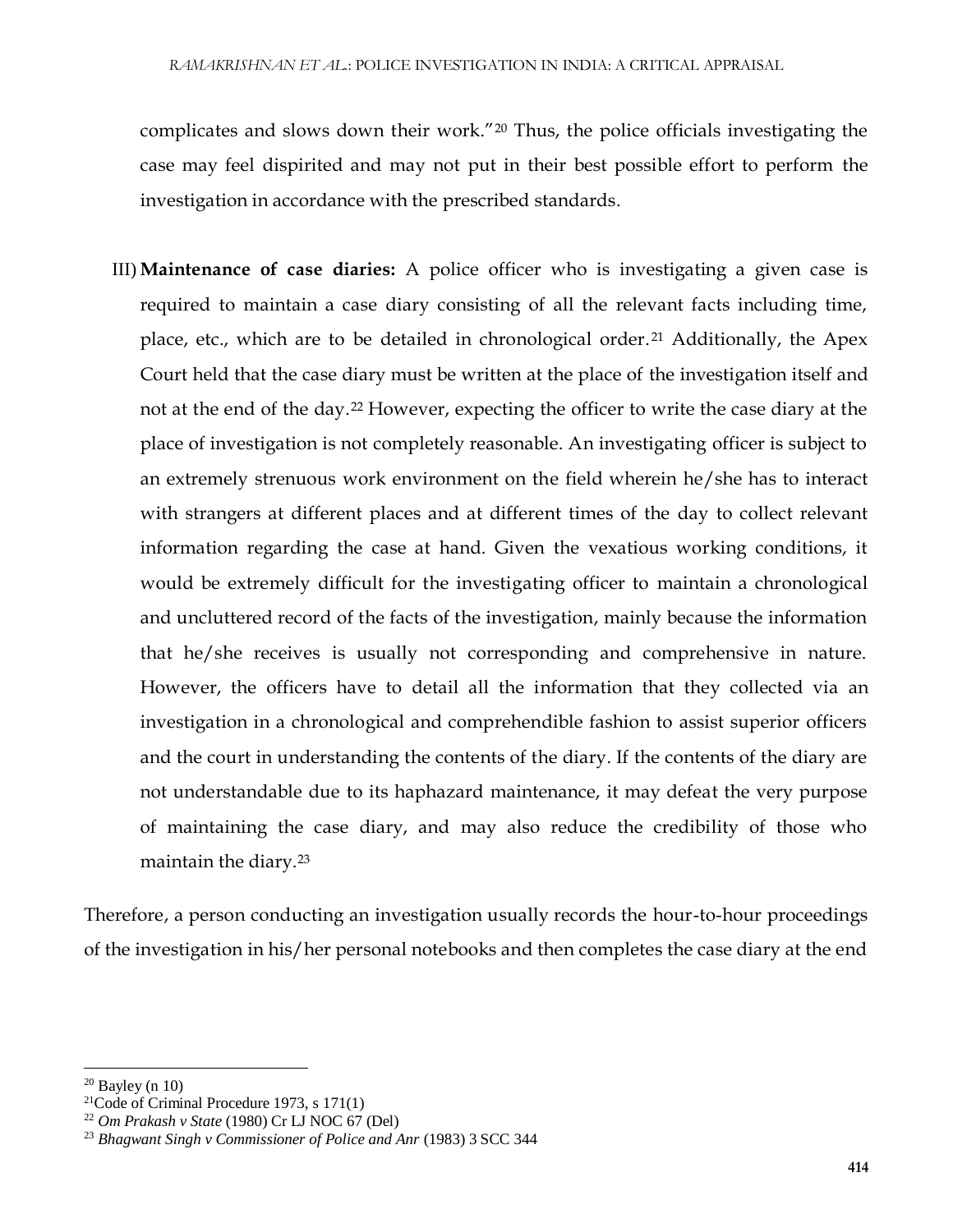of the day's investigation,<sup>24</sup> which is contrary to the judgment of the Supreme Court in *Om Prakash v. State.<sup>25</sup>* Since the Cr.P.C. mandates the police officer conducting an investigation to write the facts gathered in a case diary and since the contents of the diary are required to be maintained in an uncluttered manner, it is almost impossible for the officers to adhere to the law laid down by the Apex Court in *Om Prakash*.

From the above discussion, it would be fair to say that the lack of resources and the duties related to investigation imposed by the Cr.P.C. upon police officials render just and unbiased investigation almost unrealistic.

# **THE NEED FOR REFORMS**

In this section, I shall discuss the need to introduce reforms concerning the investigation. According to Article 21, Indian Constitution of India, 1950<sup>26</sup>, an individual is guaranteed the fundamental right to life and liberty. The Supreme Court observed that the right to a free and fair trial is included in Article 21 and that if the criminal trial is biased, it would put the criminal justice system at stake and would also affect the confidence of people in judicial fairness.<sup>27</sup> Furthermore, "the right to a fair trial includes a fair investigation."<sup>28</sup> Thus, it implies that fair investigation in a given case is a fundamental right guaranteed under Article 21. Furthermore, fair investigation is a necessary element to yield justice not just to the accused, but also to the victim and the society.

However, the current framework regarding investigation fails to yield natural justice. As already mentioned, the Cr.P.C. imposes burdensome duties on an already overworked, undertrained, and understaffed police force. The rules and regulations laid down by the Cr.P.C., not only make the process of investigation more taxing but also make it difficult for the police to obtain convictions. Since the police are usually "judged to some extent by their

 $\overline{a}$ <sup>24</sup> R Deb, 'Police Investigation: A Review' (1997) 39 The Indian Law Institute

[<sup>&</sup>lt;http://14.139.60.114:8080/jspui/bitstream/123456789/17736/1/009\\_Police%20Investigation\\_A%20Review%20](http://14.139.60.114:8080/jspui/bitstream/123456789/17736/1/009_Police%20Investigation_A%20Review%20%28260-271%29.pdf) [%28260-271%29.pdf>](http://14.139.60.114:8080/jspui/bitstream/123456789/17736/1/009_Police%20Investigation_A%20Review%20%28260-271%29.pdf) accessed 25 June 2021

<sup>25</sup> *Om Prakash* (n 22)

<sup>26</sup> Constitution of India, art 21

<sup>27</sup> *K Anbazhagan v The Superintendent of Police & Ors* (2004) 3 SCC 788

<sup>28</sup> *Kalyani Baskar v M.S.Sampoornam* (2007) 2 SCC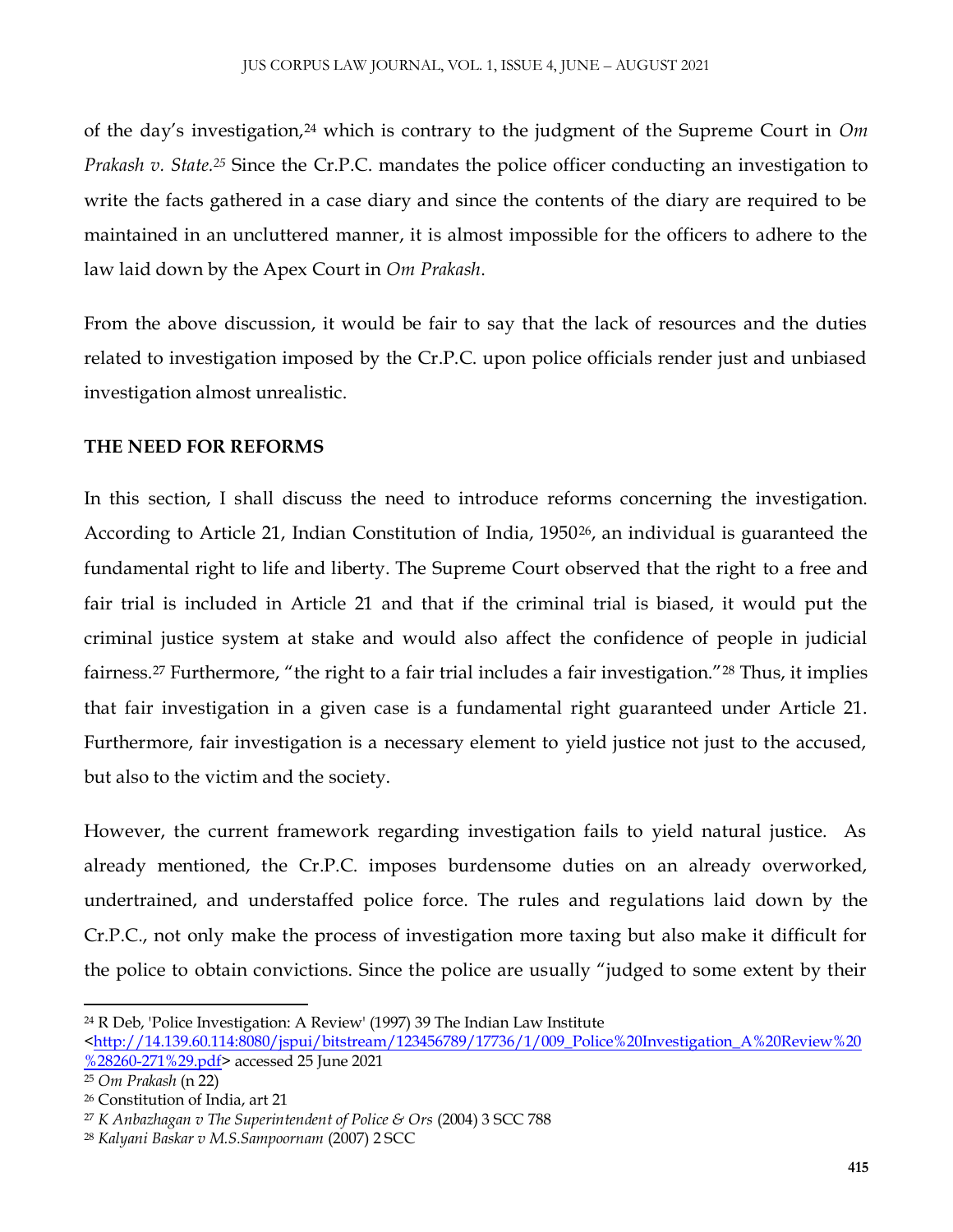record of convictions obtained"29, if they fail to complete an investigation and secure an accusation, they may be subject to criticism. Therefore, in order to escape criticism, the police officials are often tempted to "cook evidence" and adopt unfair means to complete an investigation and to obtain a conviction, especially if the accused is a known offender.<sup>30</sup> Several officers assume that "if the culprit is really known, there is no harm in creating some evidence or supplying the missing links in the chain of evidence to secure his conviction for the sake of protection of society from his depredations."<sup>31</sup> This argument put forth by the unscrupulous officers is logically fallacious because if a police officer could reason his unethical act of fabricating evidence by stating that he/she was only trying to secure the society from the wrongdoings of the known offender, then any criminal should be allowed justify the felons he committed based on concepts like welfare, ethics, and morals.<sup>32</sup> In the words of M.K. Gandhi, "the end and means must both be clean."<sup>33</sup> On the other hand, if it weren't for the onerous and rigid duties imposed upon the police officials coupled with the lack of resources available, the process of investigation would be more unprejudiced. Thus, it would be fair to construe that the strenuous rules imposed by the Cr.P.C. on police officials play a significant role in tempting police officials to adopt unfair practices while conducting investigations.

It is also important to elaborate on another obstacle that an investigating officer has to face while performing the investigation. The hurdle concerns the "growing liaison between the police and the politician which is a great hindrance in the way of effective and impartial functioning of the police."<sup>34</sup> The current structure gives politicians the authority to fiddle with the promotions and the transfers of police officials and several political parties use their authority maliciously to coerce the officers into serving their interests.<sup>35</sup> Since the incentive

 $\overline{\phantom{a}}$ <sup>29</sup> Bayley (n 10)

<sup>30</sup> Deb (n 24)

<sup>31</sup> *Ibid*

<sup>32</sup> *Ibid*

<sup>&</sup>lt;sup>33</sup> R Deb, 'The Principles Of Criminology, Criminal Law And Investigation' (1991) 1 The Indian Law Institute [<http://14.139.60.114:8080/jspui/bitstream/123456789/17724/1/042\\_Principles%20of%20Criminology%2C%20](http://14.139.60.114:8080/jspui/bitstream/123456789/17724/1/042_Principles%20of%20Criminology%2C%20Criminal%20Law%20and%20Investigation%20%20%28477-480%29.pdf) [Criminal%20Law%20and%20Investigation%20%20%28477-480%29.pdf>](http://14.139.60.114:8080/jspui/bitstream/123456789/17724/1/042_Principles%20of%20Criminology%2C%20Criminal%20Law%20and%20Investigation%20%20%28477-480%29.pdf) accessed 27 June 2021

<sup>34</sup> Deb (n 24)

<sup>35</sup> *Prakash Singh v Union of India* (2006) 8 SCC 1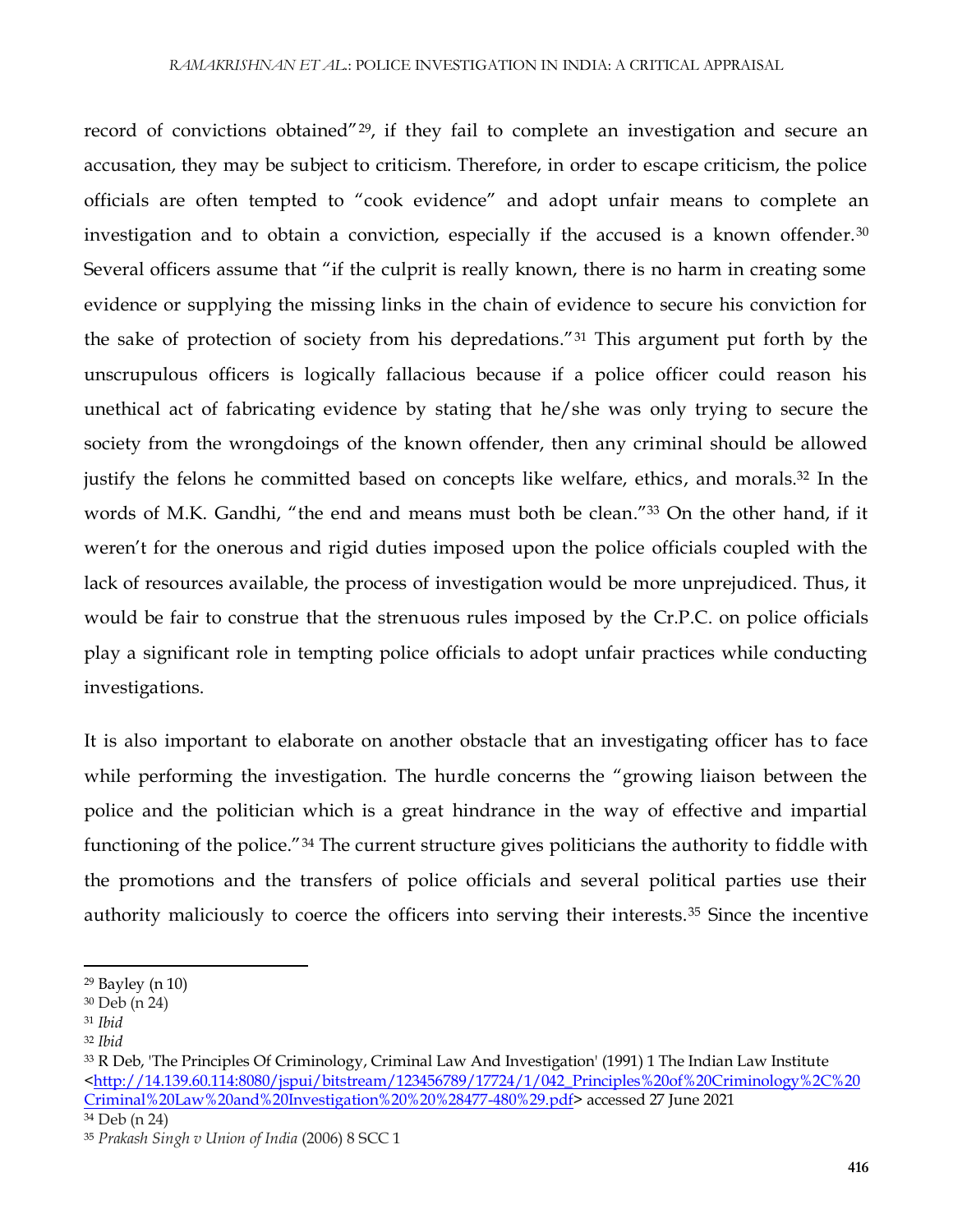that the police officers receive to satisfy the interests of political parties is greater than the incentive that they receive to perform fair investigation, they usually involve themselves in satisfying the interests of the executive authority instead of performing an objective investigation that is based on their own discretion and conscience.

Therefore, there is a dire need to make amendments to the provisions of the Cr.P.C. related to the investigation and to introduce other reforms so as to help reduce the burden of police officers, to ensure that the officials refrain from adopting unjust practices and, to promote fair practices of investigation.

## **SUGGESTED REFORMS**

- 1. **Fill in vacancies -** Even though the "United Nations recommends around 222 police per lakh persons; India has sanctioned a strength of only 181 police per lakh of persons…. and after adjusting for the vacancies, the actual police strength is at 137 police per lakh persons."<sup>36</sup> Since the average deficiency in the police force is almost 100 police per lakh of persons, the available police officials face immense trouble in trying to complete the large number of tasks that are assigned to them. While, they are overburdened with tasks and with longer working hours, even the wages paid to them are insufficient which negatively impacts their efficiency and their effectiveness. Hence, the primary reform should involve hiring more police officers across India which would help ensure division of work. Hiring more police personnel should solve the problem of complaints concerning the lack of pay and the excess working hours because the inflow of police officers would reduce the burden on the existing manpower. As a result, the existing police personnel may no longer feel that their remuneration is deficient in comparison to their workload.
- 2. **Specialized investigation units -** As established previously, the police force, especially at the constabulary level, lacks training, knowledge, and the required skills to conduct a proper investigation. Additionally, "the forensic and cyberinfrastructure available to

<sup>36</sup> Data on Police Organisations (n 8)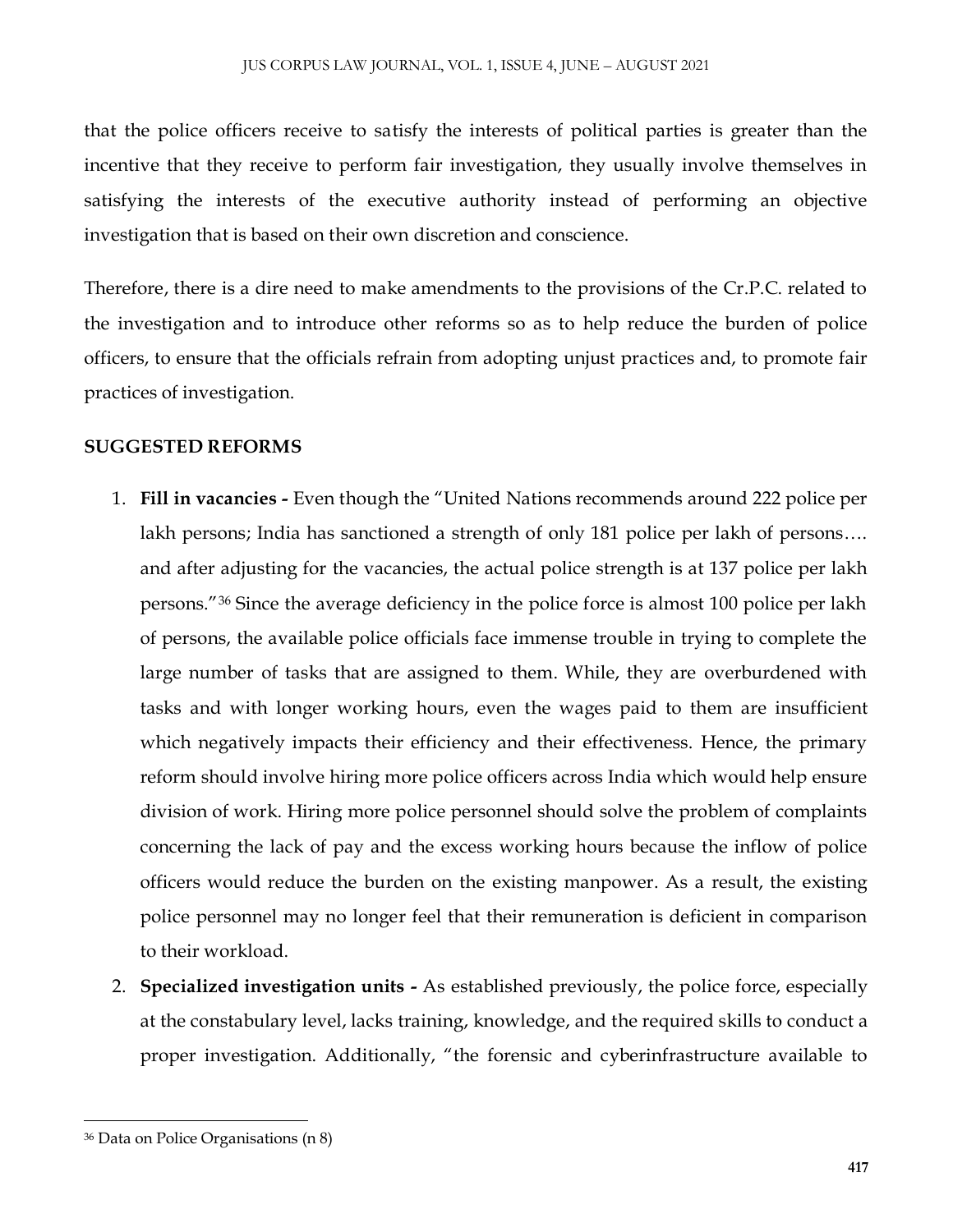them is both inadequate and outdated"<sup>37</sup> which hamper the fair investigation. Such a scenario, emphasizes the need to set up specialized investigation units for the investigation of criminal cases.<sup>38</sup> These units should be provided with the necessary resources in terms of manpower and terms of other material resources, should not be subject to the interference of the political authorities and their duties should be limited to the investigation of criminal cases. Though the introduction of specialized investigation units may increase the costs incurred, such reform is necessary as it will help make use of specialization, will improve objectivity, and will also lead to a reduction in the number of unjustified prosecutions.<sup>39</sup>

Additionally, since the officials that are a part of the specialised investigating units are not duty-bound to maintain law and order in the society, they will be not be placed in circumstances that involve the use of force, lathi charge, firing, etc. against the general public.<sup>40</sup> This particular reform will help reduce the public's hatred towards the police force for being oppressive in the past, and will also help gain their confidence. With increased confidence in the system, the public will co-operate with the investigating officials which will, in turn, lead to the effective detection of crimes.

3. Community policing- The police were always viewed as corrupt and oppressive forces in the eyes of the general public.<sup>41</sup> Such an opinion of the public regarding the functioning of the police force is unsatisfactory because the public's confidence is integral to the successful detection of crimes. The members of the public contribute to the investigation and to the successful detection of crimes by providing details regarding the crime, acting as witnesses, etc. Hence, in order to gain the public's confidence in the functioning of the police force, more emphasis should be placed on community policing. Community policing refers to a strategy wherein the police authorities work closely with the members of the society "to prevent and detect crimes,

- <sup>39</sup> Deb (n 24)
- <sup>40</sup> *Ibid*

<sup>37</sup> Chaturvedi (n 1)

<sup>38</sup> *Prakash* (n 35)

 $41$  Bayley (n 10)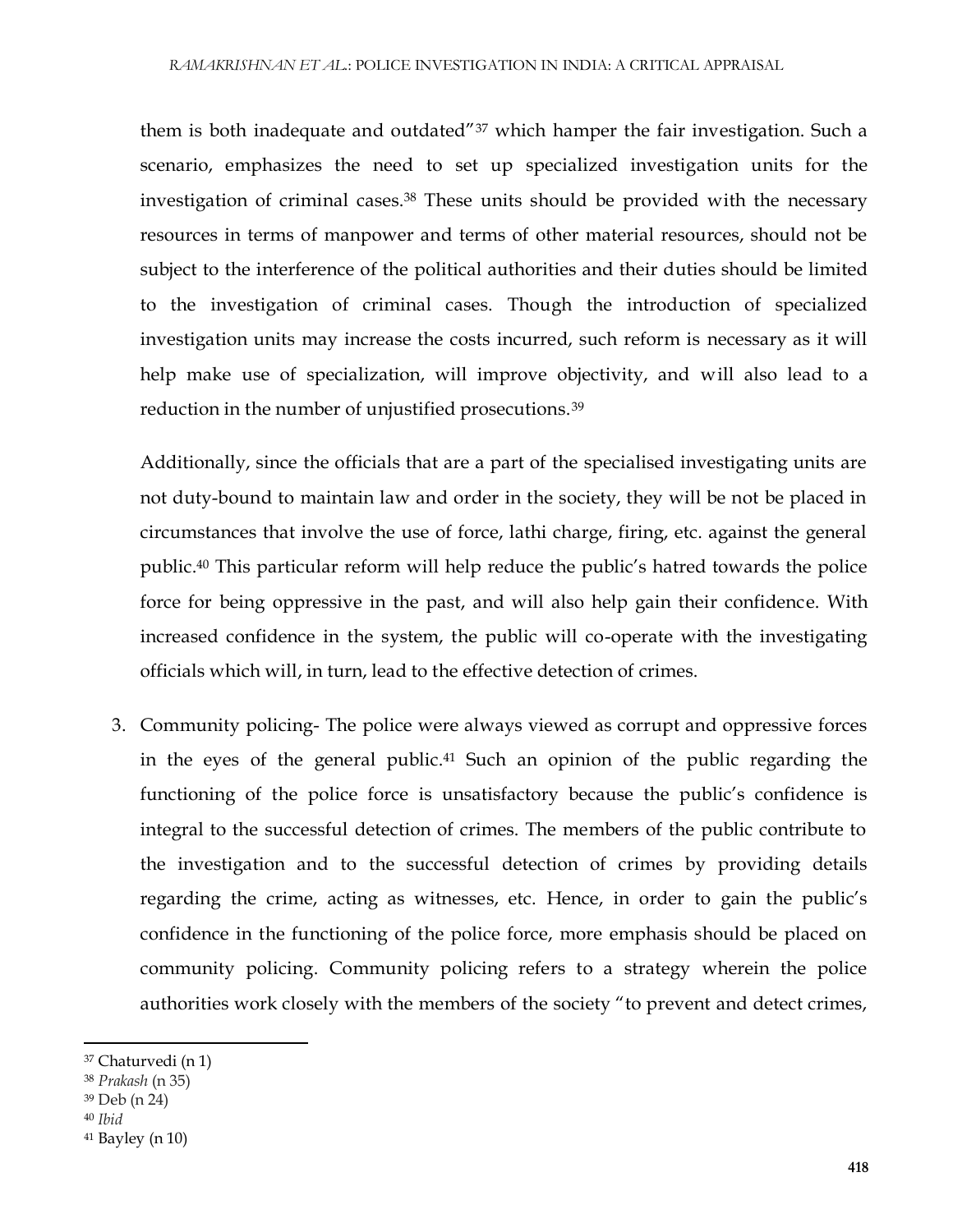maintenance of public order, and resolving local conflicts, with the objective of providing a better quality of life and sense of security."<sup>42</sup> Community policing would help improve the rapport between the police officials and the general public. Also, given the lack of manpower in the police force, working along with the members of the society would reduce the workload of police officers, would help solve crimes at a faster rate, and would create better living conditions in society.

A few states in India have already adopted the community policing strategy to improve the relationship between police officers and the people who belong to the local communities. For instance, Kerala has come up with the Janamaithri Suraksha, which is a community policing strategy wherein "beat constables are required to know at least one family member of every family living in his beat area and allocate some time to meet with people outside the police station every week."<sup>43</sup> This reform would encourage interaction between the civilians and the police authorities and would improve the public's opinion concerning the working of the police force.

#### **CONCLUSION**

As discussed in this article, the investigating officials have various integral duties to perform as a part of the process of investigation. It is crucial to understand that the process of investigation is significant in delivering justice to the accused, the victim, and society as a whole. The investigating officials must acknowledge that apart from its legal formulation, the investigation has moral and philosophical content that is of greater value.<sup>44</sup> Therefore, even if posed with several obstacles while performing investigation, the police personnel should refrain from acting in violation of the fundamental rights enshrined in the Indian Constitution. On the other hand, it is unreasonable for the government to ask police officials to continue to work under such strenuous circumstances. Hence, apart from making amendments to the provisions of the Cr.P.C. to reduce the burden imposed on police officers, the government should also provide the investigating officers with the necessary resources to conduct a proper

 $\overline{\phantom{a}}$ 

<sup>42</sup> Chaturvedi (n 1)

<sup>43</sup> *Ibid*

<sup>44</sup> Deb (n 24)